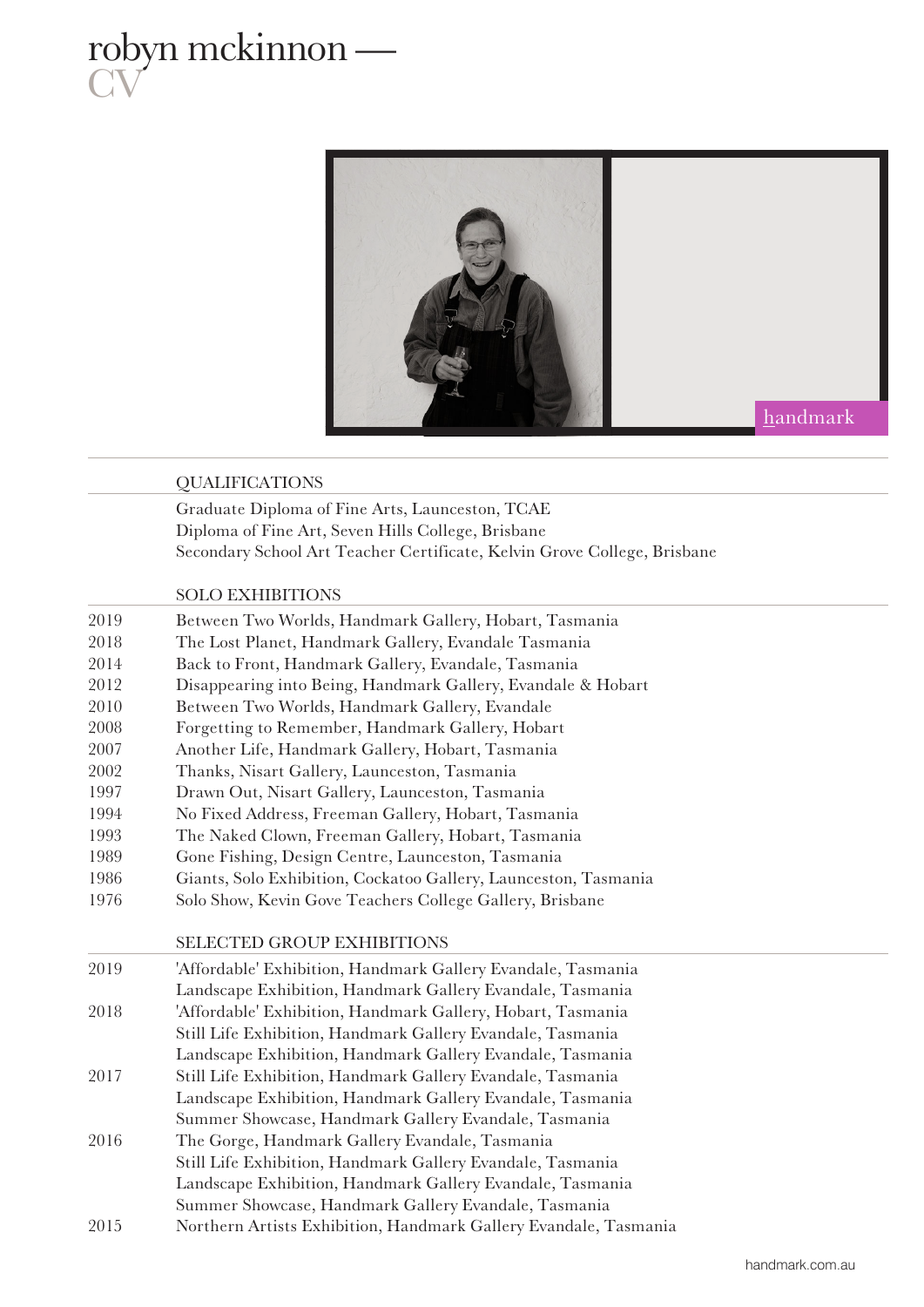# SELECTED GROUP EXHIBITIONS SELECTED GONLINUM Theatre of the World, MONA, Hobart, Tasmania Celebrating the North, Handmark Gallery, Evandale, Tasmania Landscape, Handmark Gallery, Evandale, Tasmania Still Life, Design Centre, Launceston, Tasmania Burnie Art Show, Burnie, Tasmania Contemplations, SPACE Gallery, Scotch Oakburn College, Launceston, Tasmania Cry Me a River, Providor Mill & Gallery, Launceston, Tasmania Festival of the Senses, Ritchies Mill & Gallery, Launceston, Tasmania Alumni Show, Academy Gallery, University of Tasmania Aspects of Tasmania, QVMAG, Launceston, Tasmania Australian Identities, Taipei Museum of Fine Art & University of Wollongong New Year Show, Snake Pit Gallery, Launceston, Tasmania Through the Landscape, QVMAG, Launceston, Tasmania Mornington Peninsular Drawing Exhibition, Melbourne Boxed, Kuala Lumur, Malaysia Pins and Needles, University Gallery, University of Tasmania Site and Symbol, University Gallery, University of Tasmania Museum of Normal Art, University Gallery, University of Tasmania The Blake Selection, Touring Exhibition The Tasmanian Tiger Show, Long Gallery, Hobart and Art House Small Works Show, Art House, Launceston, Tasmania Our Place, Hobart Town Hall, Tasmania Adelaide Biennial of Australian Art, Art Gallery of South Australia Faber Castel Drawing Show, Sydney Maritime Touring Exhibition, Sydney, Melbourne, Perth, Brisbane Artist for Peace, Long Gallery, Hobart, Tasmania M2 Matchbox, Long Gallery, Hobart Group Show, Powell St Gallery, Melbourne

Gallery 2, Townsville

## AWARDS / GRANTS

| 2014 | Finalist, Glover Prize, Evandale Tasmania                           |
|------|---------------------------------------------------------------------|
| 2013 | Finalist, Waterhouse Naturalist Prize, Museum of South Australia    |
|      | People's Choice Award, Bay of Fires Art Prize, St Helens Tasmania   |
| 2012 | Finalist, Glover Prize, Evandale Tasmania                           |
| 2011 | Finalist, Glover Prize, Evandale Tasmania                           |
| 2010 | Finalist, Glover Prize, Evandale Tasmania                           |
| 2009 | 3rd Prize, Waterhouse Naturalist Prize, Museum of South Australia   |
|      | Finalist, Glover Prize, Evandale Tasmania                           |
| 2008 | Finalist, Waterhouse Naturalist Prize, Museum of South Australia    |
|      | Finalist, Blake Prize for Religious Art, Art Gallery of NSW         |
| 2007 | Drawing Together, Selected for Australian Archive, Canberra         |
|      | Finalist and awarded Commendation, Glover Prize, Evandale, Tasmania |
| 2003 | Australian Design Award for Hardware – Echelon Wine Rack            |
| 2001 | Finalist, Hutchins Art Prize, Hobart, Tasmania                      |
| 2000 | Object Gallery Sydney, Design Award                                 |
| 1996 | Finalist, Trust Bank Prize, Launceston                              |
| 1995 | Finalist, City of Hobart Art Prize, Hobart, Tasmania                |
| 1990 | Finalist, ACTA Maritime Award Show, Sydney                          |